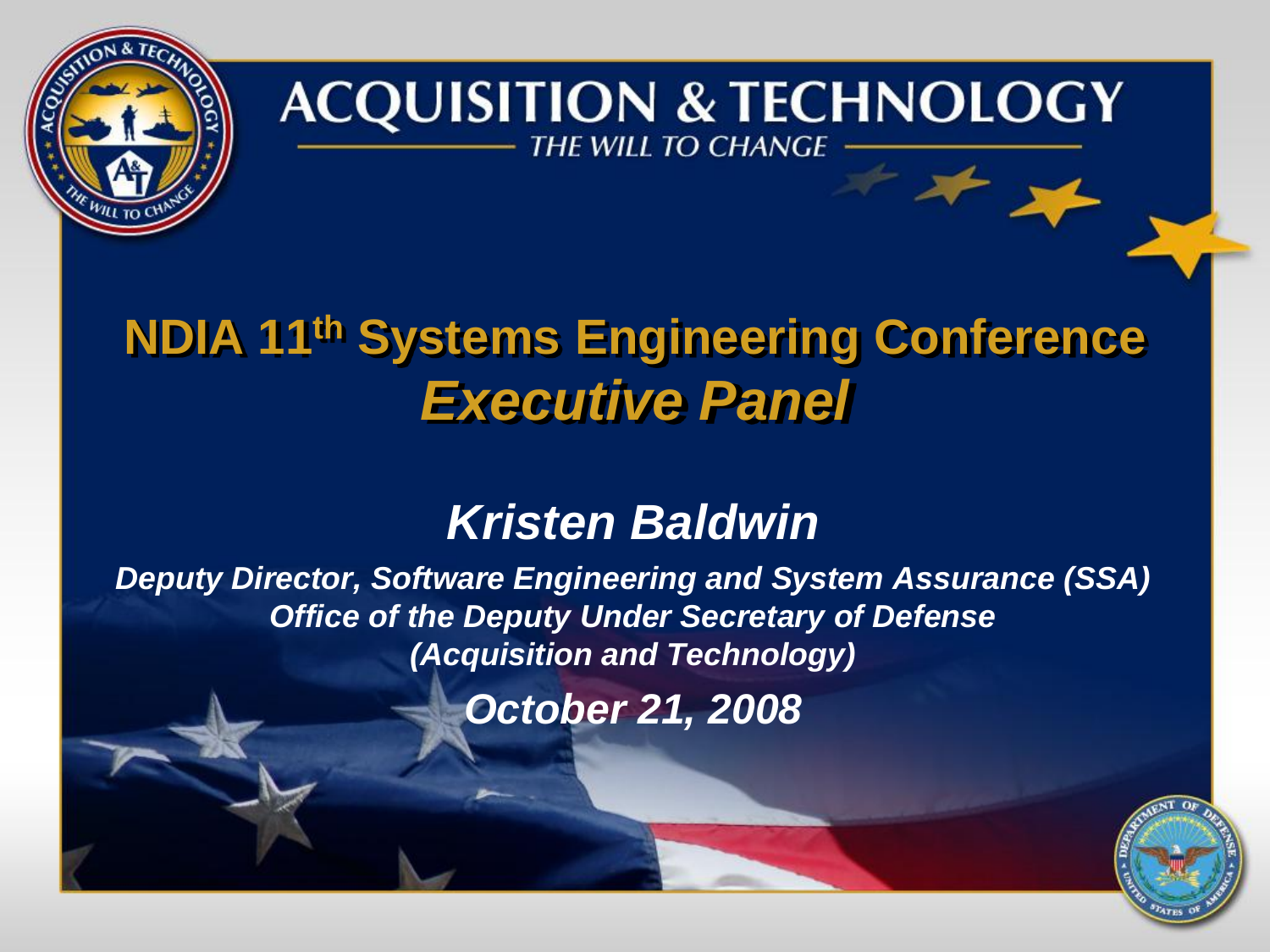

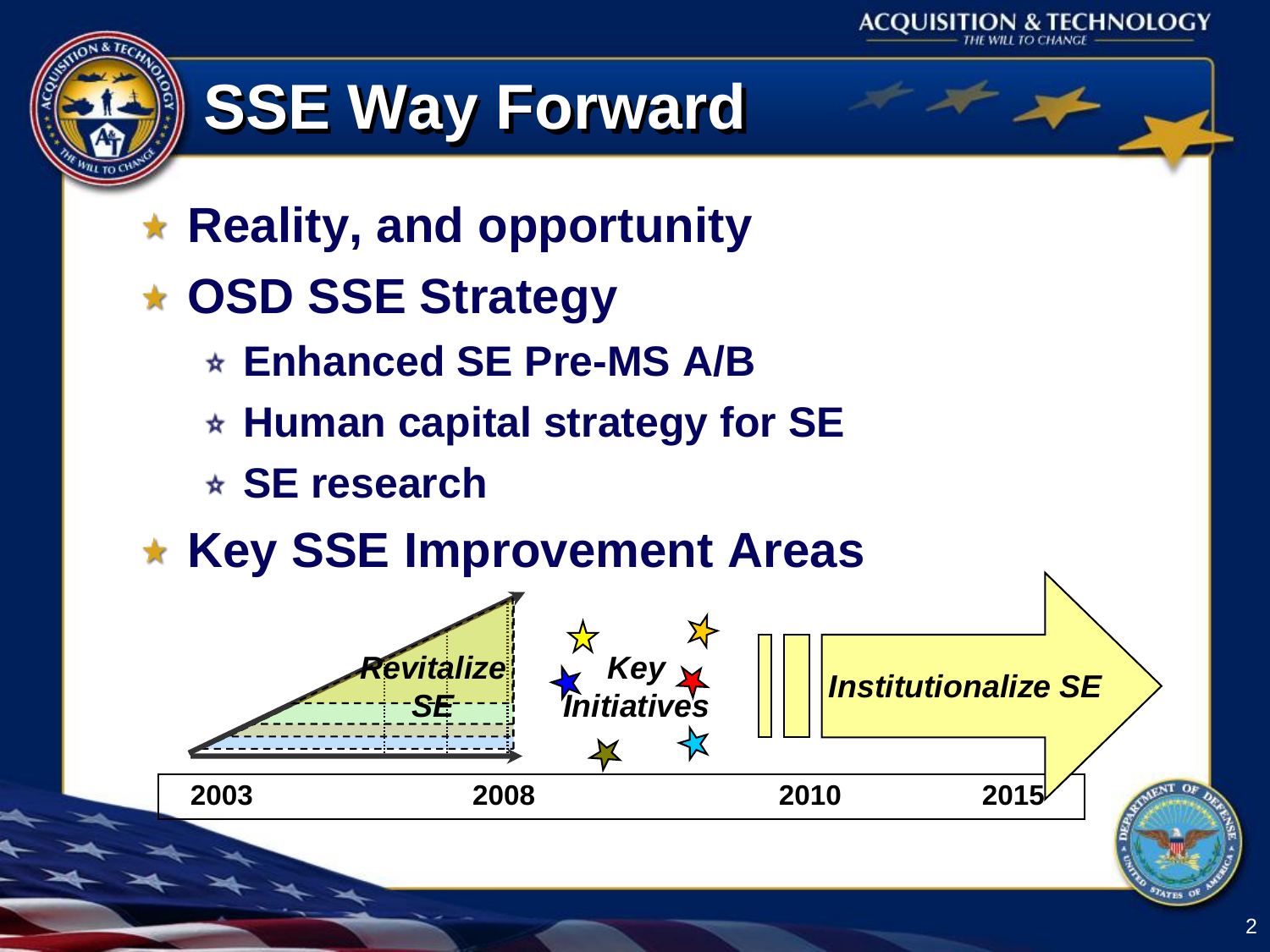



# **Reality and the Opportunity**

- **Acquisition cost growth over 11 years\*:**
	- **Estimation changes: \$201B**
	- **Engineering changes: \$147B**
	- **Schedule changes: \$70B**

FY 2008 Defense Budget Total Obligational Authority (\$ in billions)\*

**ACOUISITION & TECHNOLOGY** 



\*National Defense Budget for FY 2008 (aka Green Book), March 2007, page 29.

**With 72% of O&S costs established pre-Milestone A, Systems Engineering plays a critical role ensuring capabilities are translated into executable requirements and feasible programs**

*\*SAR data FY 1995–2005*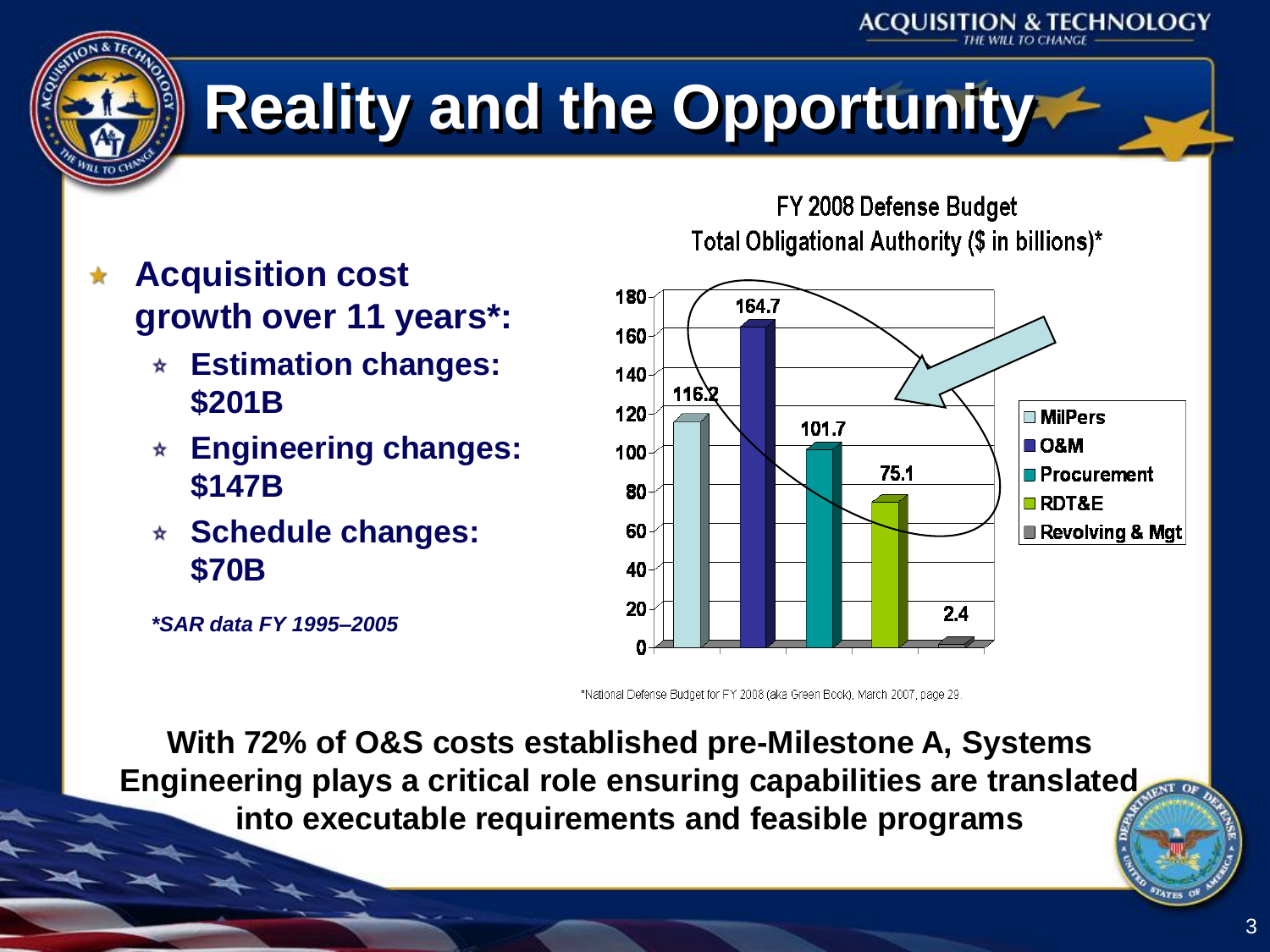

4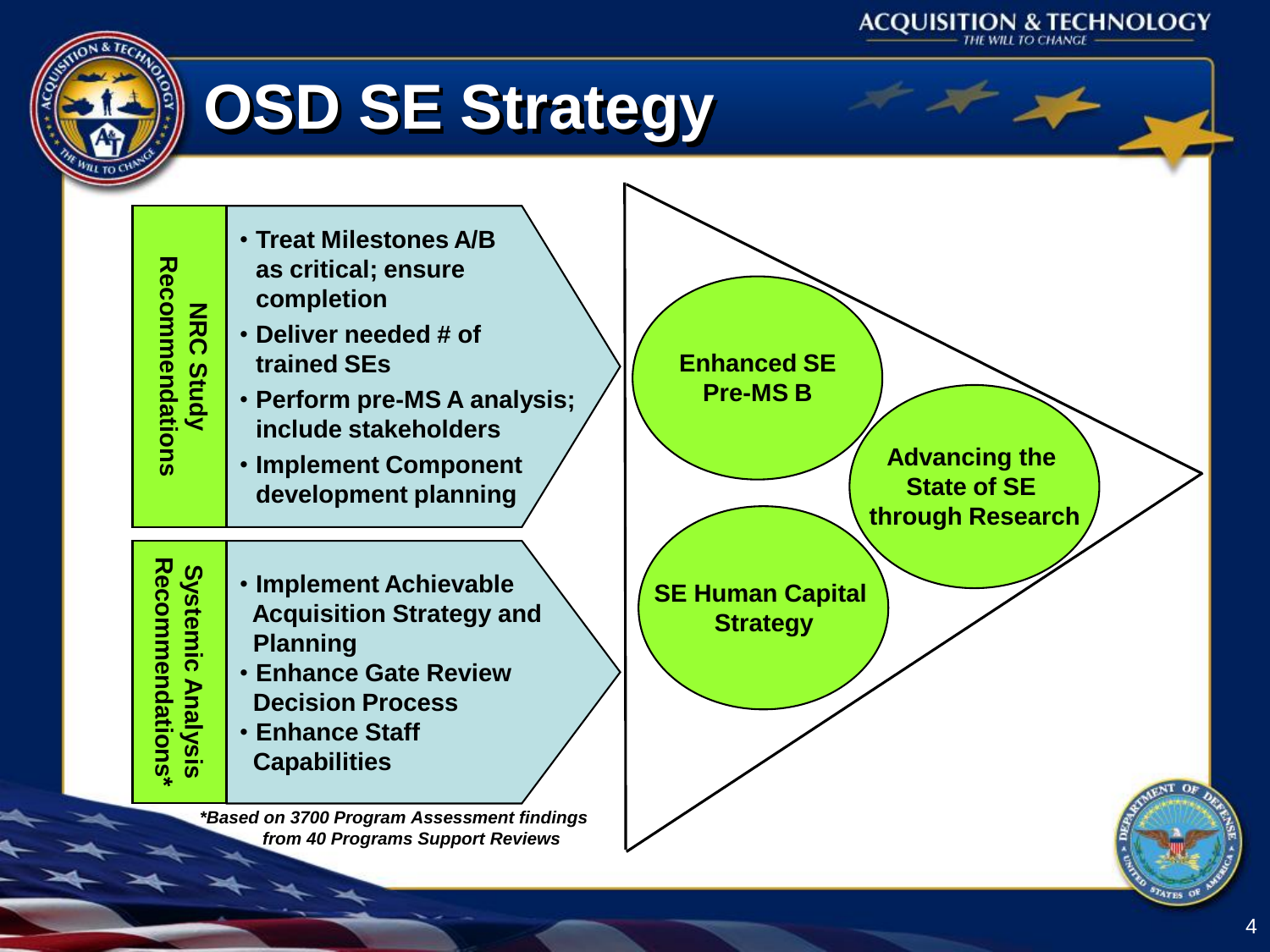# **Enhanced Systems Engineering**

### **Policy and Guidance Updates**

- **DoD 5000 update**
- **Acquisition Guidance Model**
- **Early SE engagement with programs**  $\star$
- **Program Support Reviews (PSRs) Pre-MS A/B** \*
- **Risk Reduction activities (e.g. Technical Risk assessment in AoAs, Competitive Prototyping)**
- **SE Technical Reviews - Informed Trades for Feasible Solutions**
- **Developmental Test & Evaluation**
	- **Integrated DT/OT**
	- **Updated T&E Strategy at MS A**

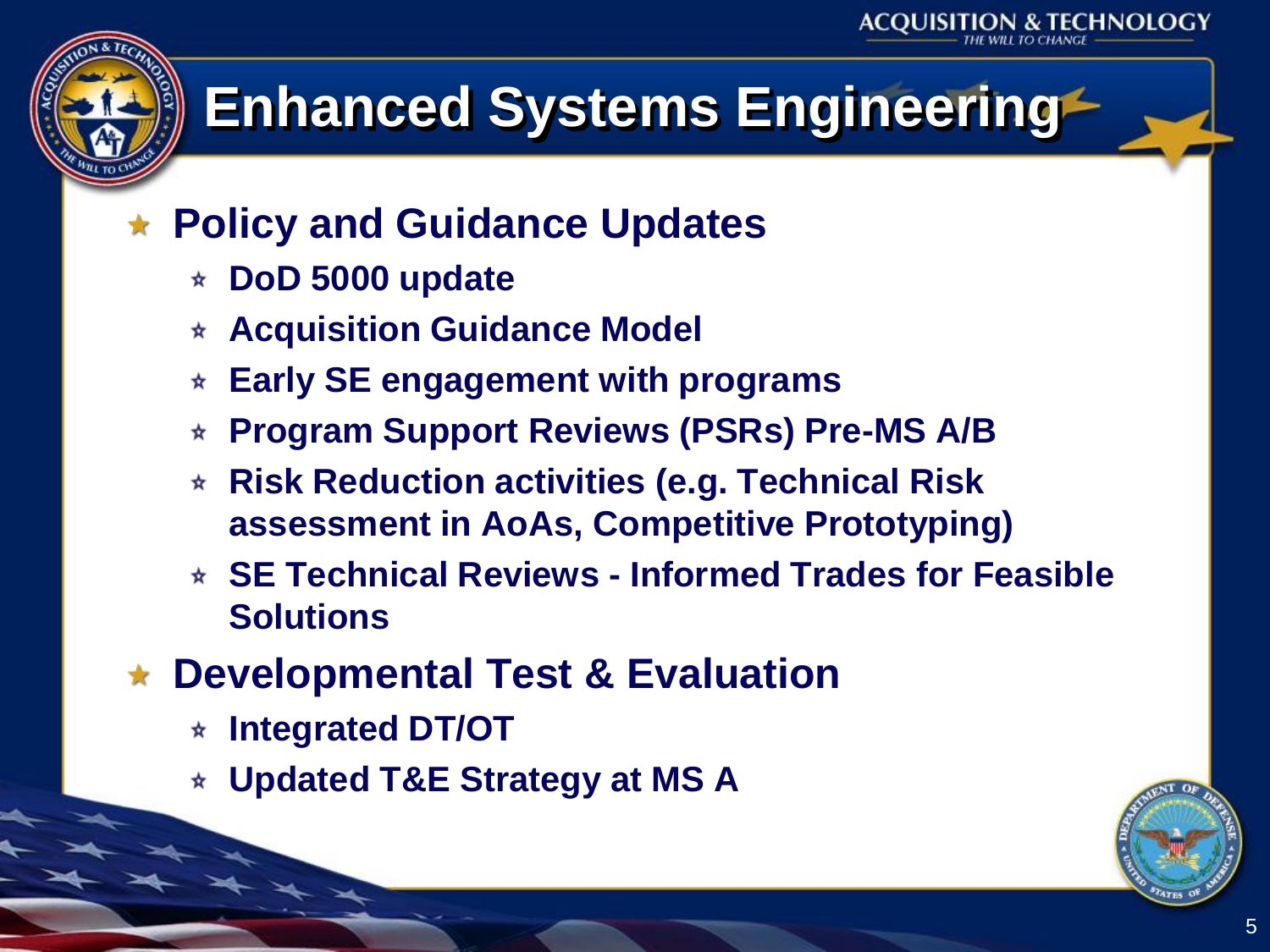

### **Improve Knowledge through Technical Foundation**

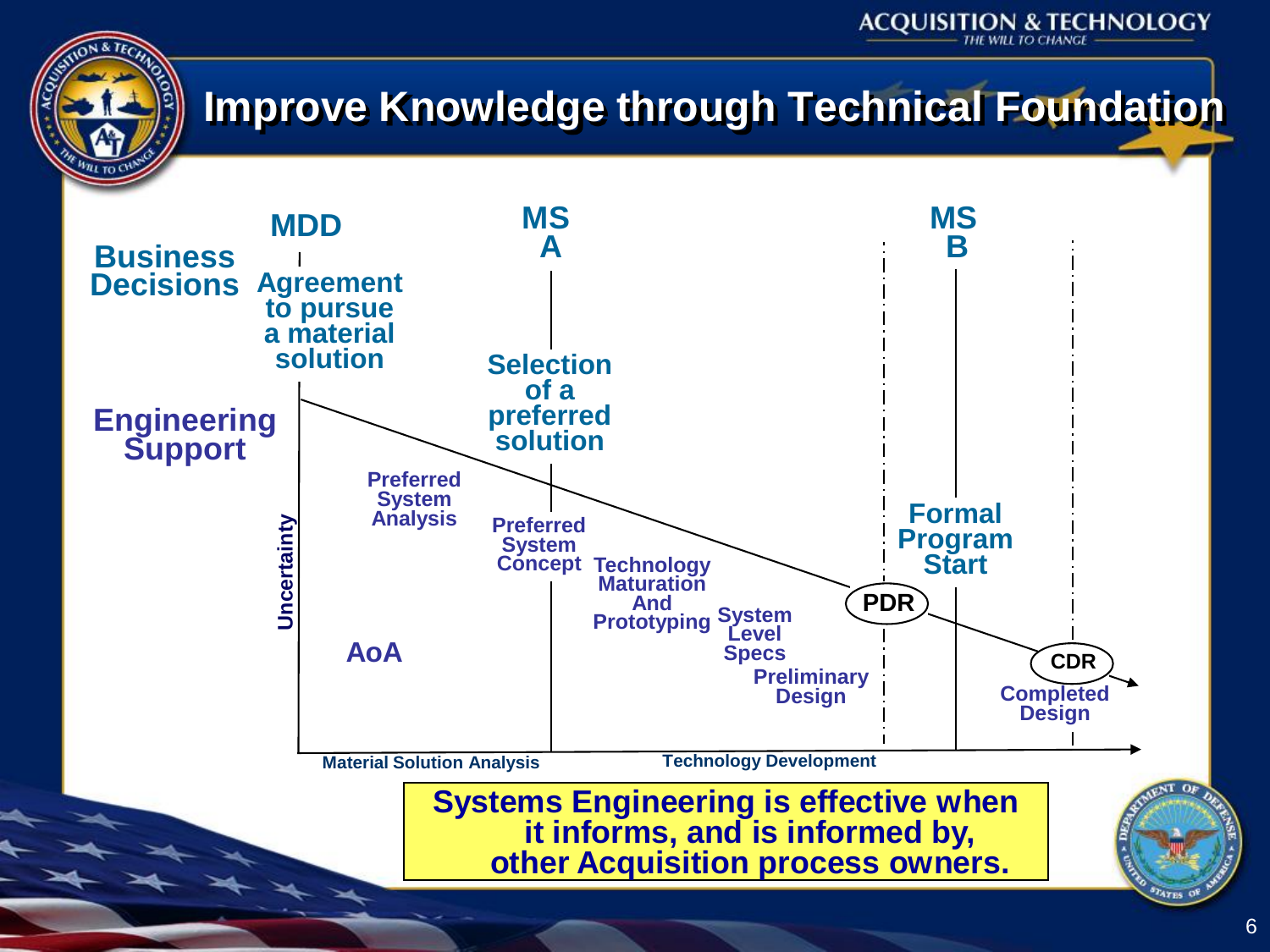# **SE Human Capital Strategy**

- **SE core competency assessment effort; completion - Spring 2009**
- **Program Systems Engineer career path**
- **FY08 NDAA Section 852: DoD Acquisition Workforce Development Fund - \$300M per year across DoD**
	- **SE and T&E initiatives to recruit, retain and train the workforce**
- **DoD Human Capital Initiative - Published Annex for SPRDE, PQM and T&E**
- **Partnership with INCOSE SE Certification Program**
	- **Aligned with Defense Acquisition Guidance**
- **Software Engineering (SwE) Human Capital Initiatives**
	- **DoD Acquisition Workforce SwE Competencies**
	- **Graduate SwE reference curriculum**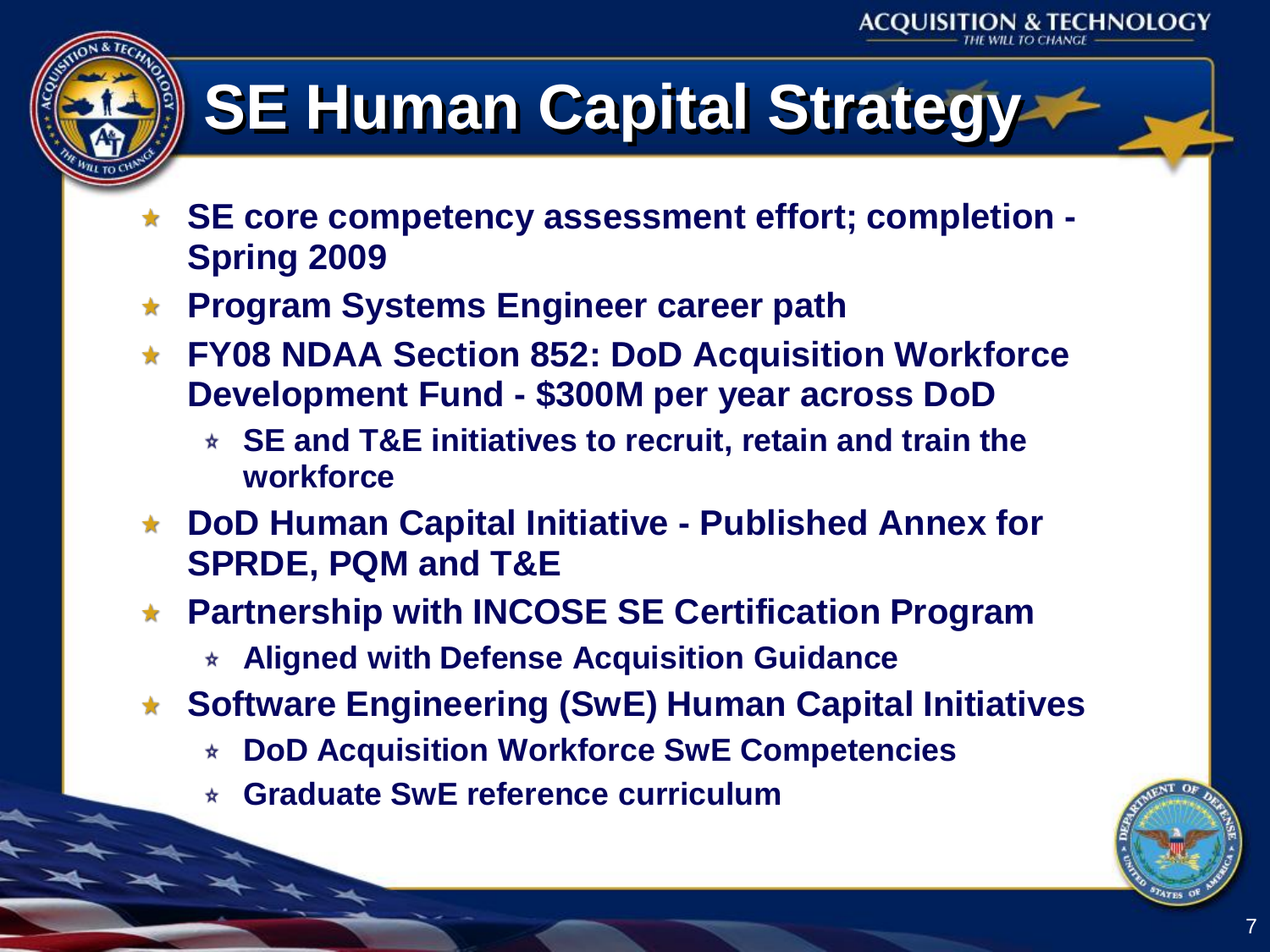# **Systems Engineering Research**

- **Awarded SE Research UARC** 
	- **University Affiliated Research Center (UARC)**
	- **Led by Stevens Institute of Technology and its principal partner, University of Southern California**
- **SSE and NSA UARC Funds**
	- **Lead, coordinate, and harmonize SE research**
	- **Improve SE methods, processes, and tools (MPTs) in support of DoD challenges**
- **Opportunity for DoD and Industry investment** 
	- **Advance the state of Systems Engineering**
	- **Nurture and grow graduate-level systems engineering academic and research programs**

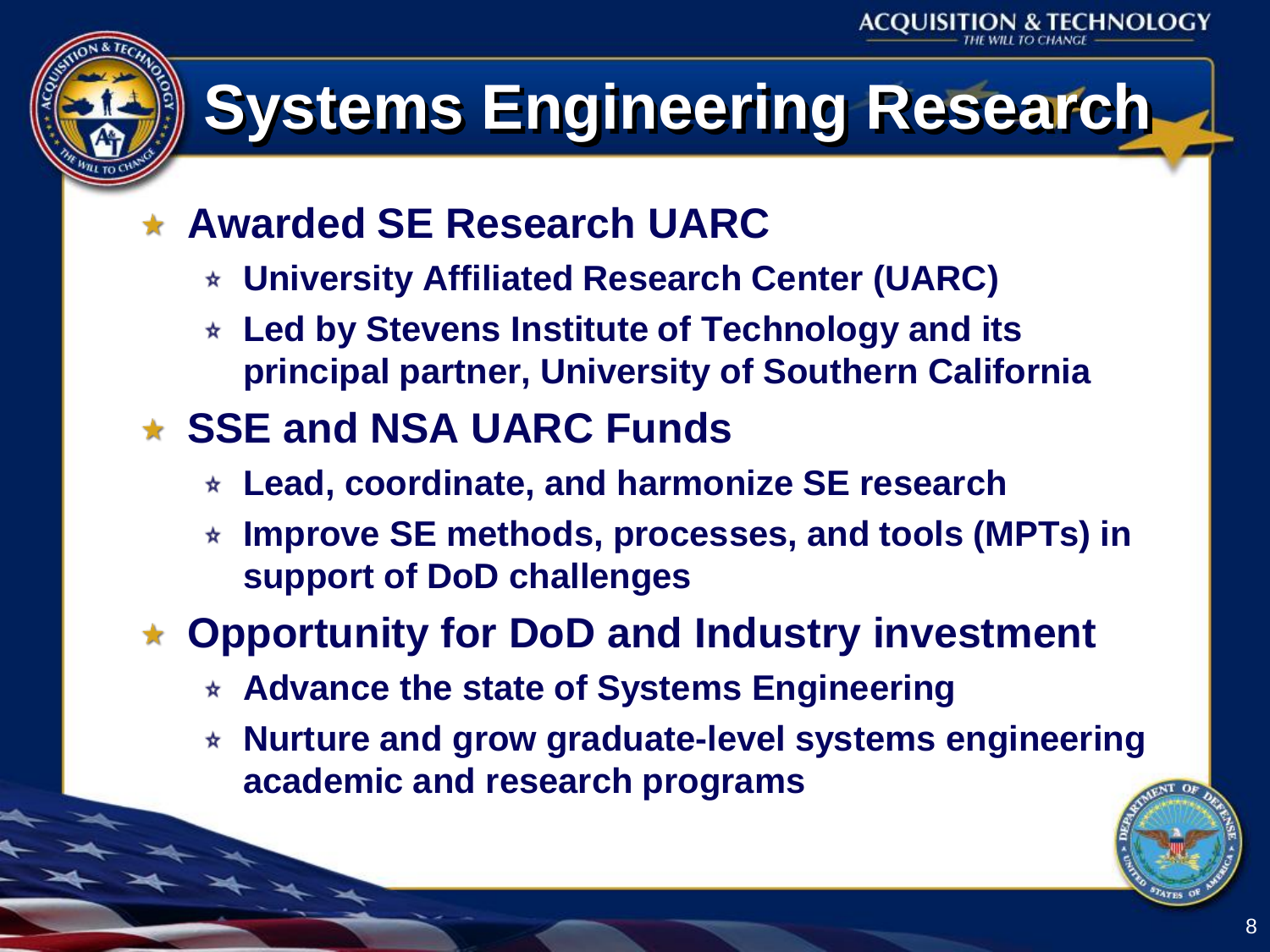# **Key OSD SE Improvement Areas**

## *Transcending DoD Acquisition*

#### **System/Software Engineering Integration**

\* Framework to highlight key process, workforce, and tools to recognize key role software plays in our systems

### **Systems of Systems Engineering**

*DoD SoS SE Guide* defines core elements of SoS SE, application of SE processes, and emerging principals

### **Manufacturing and Reliability**

- OSD and Component implementation of reliability best practices, throughout the lifecycle – July 08 Policy Memo
- Assessing Manufacturing Risk & Readiness at key decision points

### **System Assurance and Program Protection**

*NDIA Engineering for Assurance Guidebook* integrates security into Systems Engineering to focus on protecting our programs from malicious tampering and network threats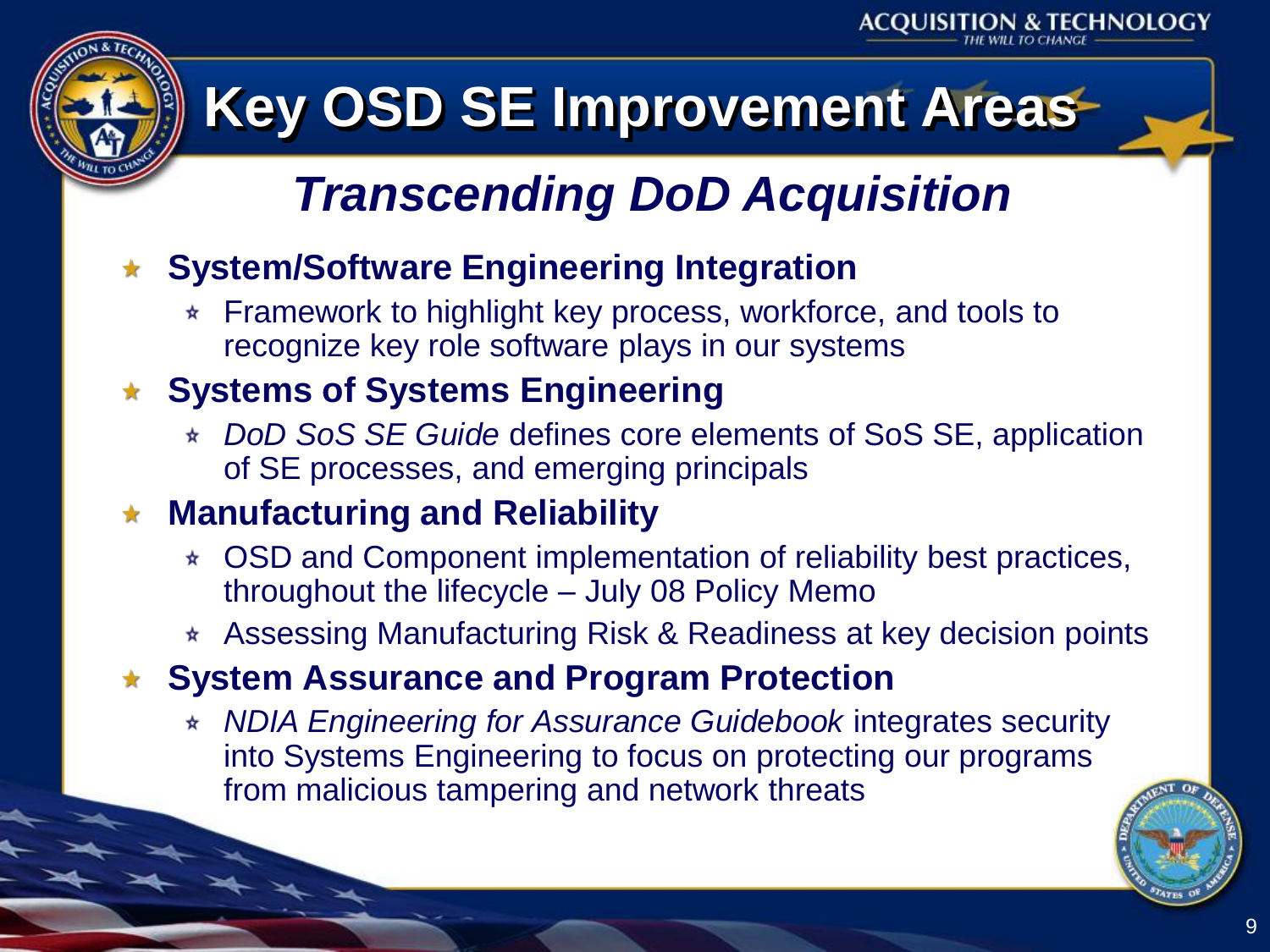



# **Always Our Focus**

### **The Mission:**

#### **Delivering Timely and Affordable Capabilities to the Warfighter**



#### **The Defense Acquisition Community 126,033 Government and Military Certified Professionals 500,000+ Defense Industry Personnel**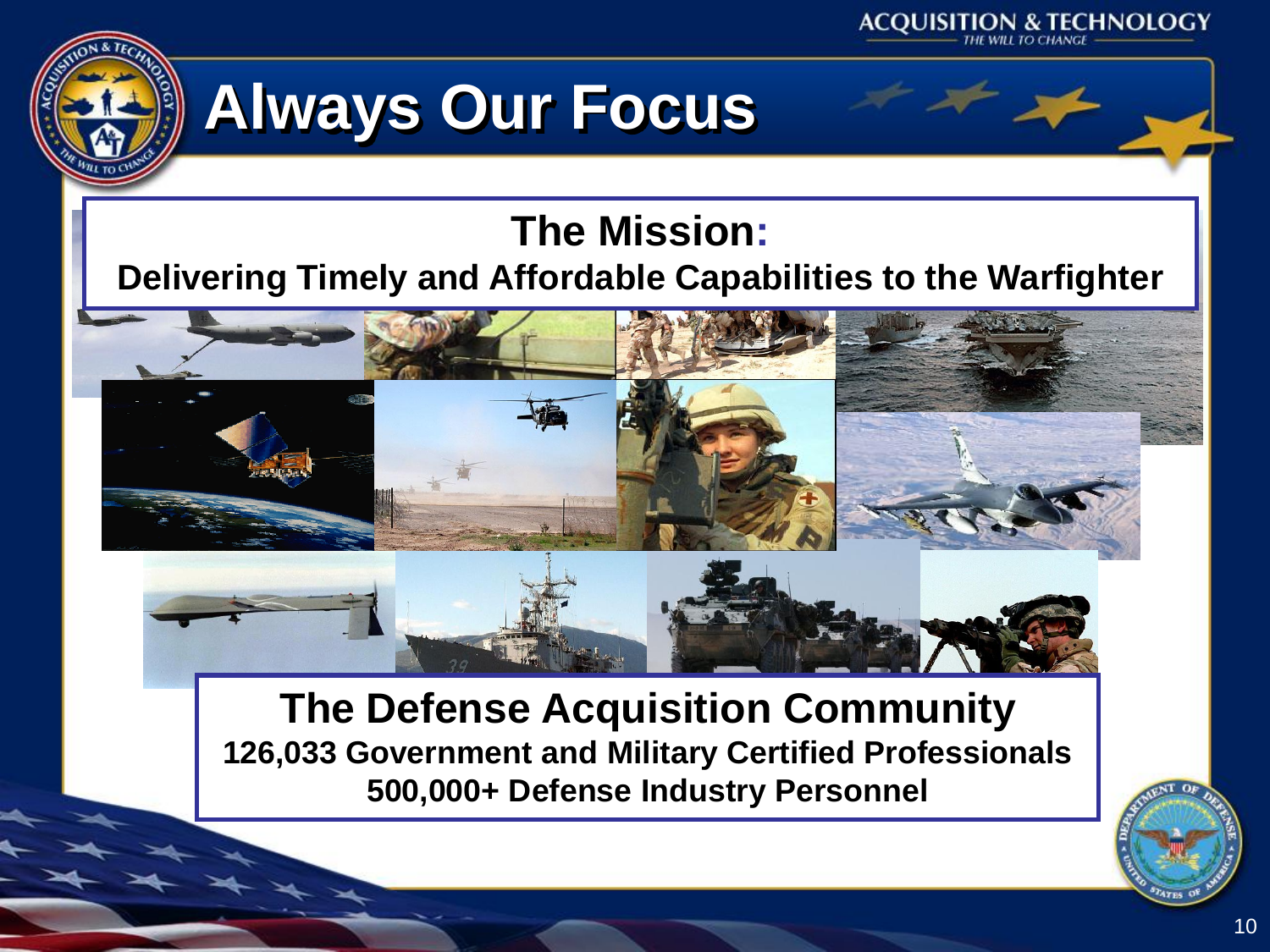

### **For More Information: Tues Afternoon 1**

**Tuesday, October 21, 2008**

**Session C - 1:30-3:15pm**

**Track 1 SE Effectiveness – Bayview III**

7099 DoD's Systems and Software Engineering Revitalization Efforts—An Update, Nicholas (Nic) Torelli

7153 Systems Engineering Plan (SEP) and Systems Engineering Management Plan (SEMP) Unification, Chet Bracuto

**Track 2 T&E in SE – Bayview II**

7100 Implementation of the 2007 Developmental Test & Evaluation Defense Science Board Results, Chris **DiPetto** 

7101 Test and Evaluation Value Metrics at Acquisition Decision Points, Darlene Mosser-Kerner

**Track 3 Program Management – Bayview I**

7096 New Acquisition Policy and Its Impact on Defense Systems Engineering, Sharon Vannucci

**Track 5 M&S – Mission II**

7172 Execution of the Acquisition M&S Master Plan - A Progress Report, James Hollenbach & Michael **Truelove** 

**Track 8 Software – Palm II**

7137 DoD Software Engineering and System Assurance, Kristen Baldwin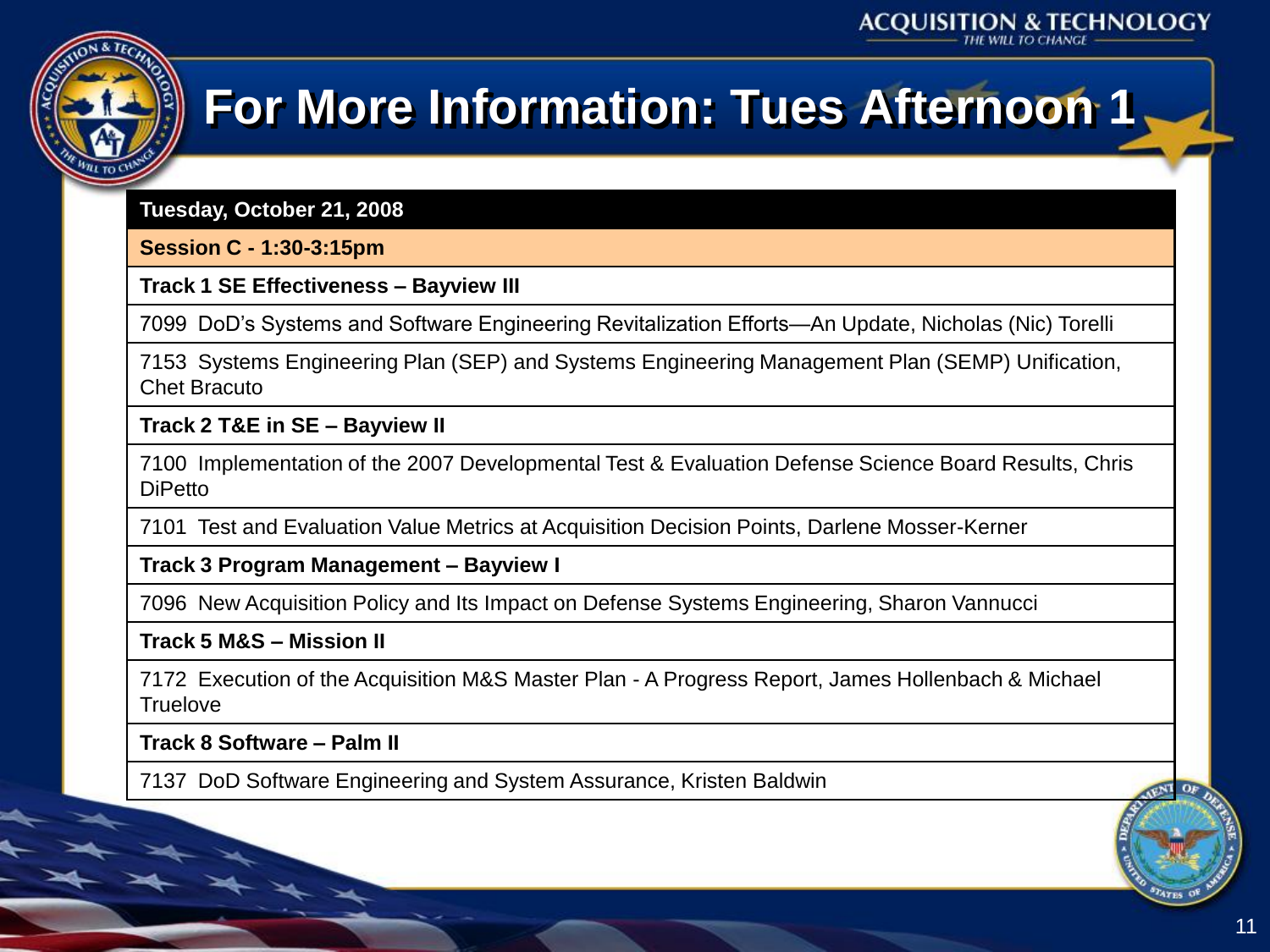

## **For More Information: Tues Afternoon 2**

**Tuesday, October 21, 2008**

**Session D - 3:30-5:15pm**

**Track 1 SE Effectiveness – Bayview III**

7089 Systems of Systems: Update on the DoD Systems of Systems SE Guide and Future Direction, Dr. Judith Dahmann

6986 Technology Readiness Assessments for Systems of Systems, Dr. Jay Mandelbaum

**Track 2 T&E in SE – Bayview II**

7103 New Test and Evaluation Master Plan Guidance, Darlene Mosser-Kerner

6996 Modeling & Simulation in the Test & Evaluation Master Plan, Michael Truelove

**Track 5 M&S – Mission II**

7175 LVC Architecture Roadmap - A Path Forward for Distributed Simulation, James Hollenbach

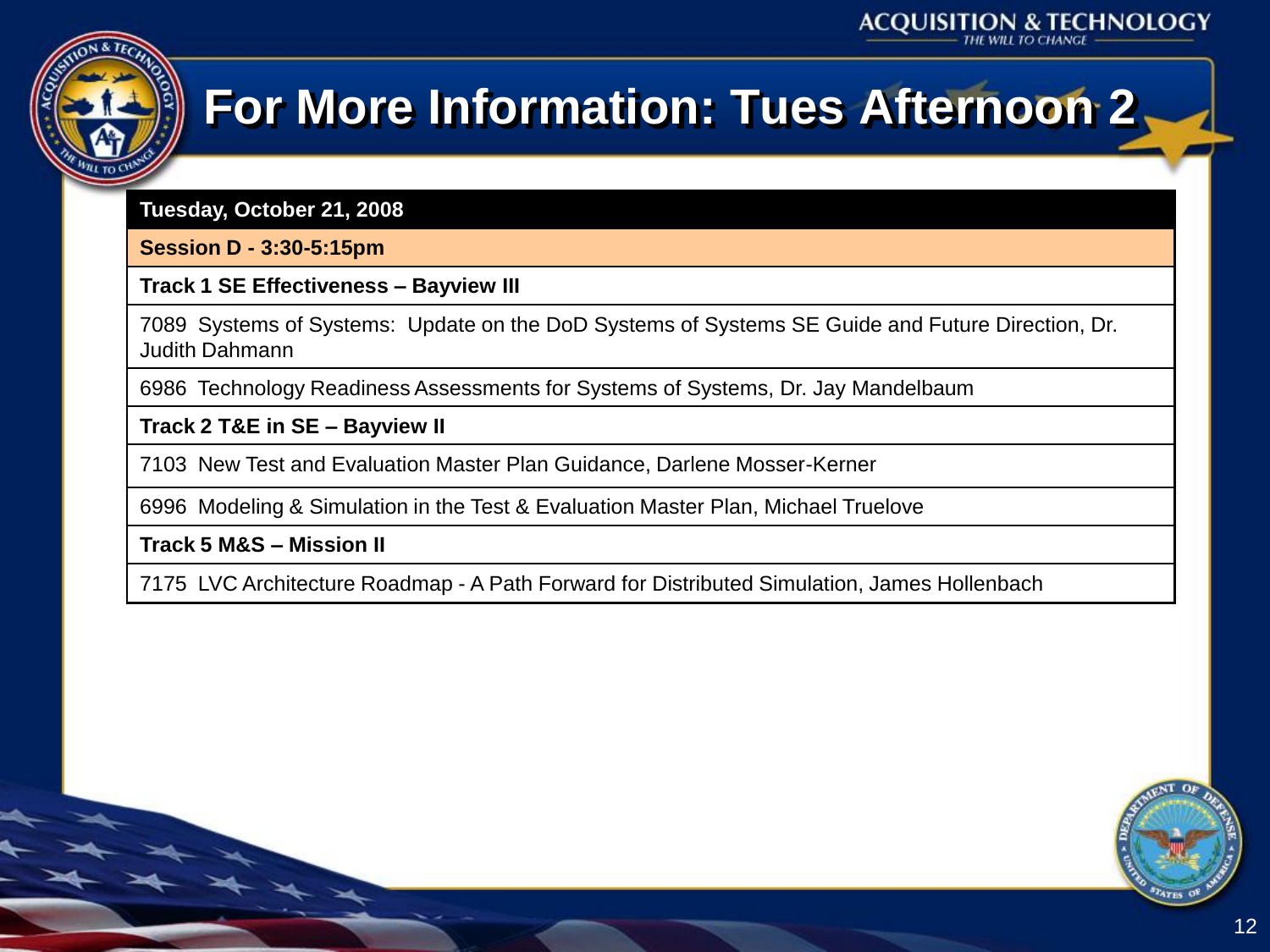

# **For More Information: Wed Morning**

**Wednesday, October 22, 2008**

**Session A - 8-9:45am**

**Track 3 Program Management – Bayview I**

7438 The Incremental Commitment Model and Competitive Prototyping, Dr. Barry Boehm

**Track 4 Program Management – Mission I**

7721 Systemic Analysis and Developing System Issues, Peter Nolte

7720 Systemic Root Cause Task Group Results, Dave Castellano

Systemic Root Cause Task Group Recommendations Implementation, Nicholas Torelli

**Track 8 Software – Palm II**

7114 Building the Next Generation of Software Engineers – Benchmarking Graduate Education, Dr. Art Pyster

7135 Improving Work Breakdown Structure (WBS) Guidance for Weapons Systems with Substantial Software Content, Christopher Miller

**Session B – 10:15am-Noon**

**Track 1 SE Effectiveness – Bayview III**

7436 A Process Decision Table for Integrated Systems and Software Engineering, Dr. Barry Boehm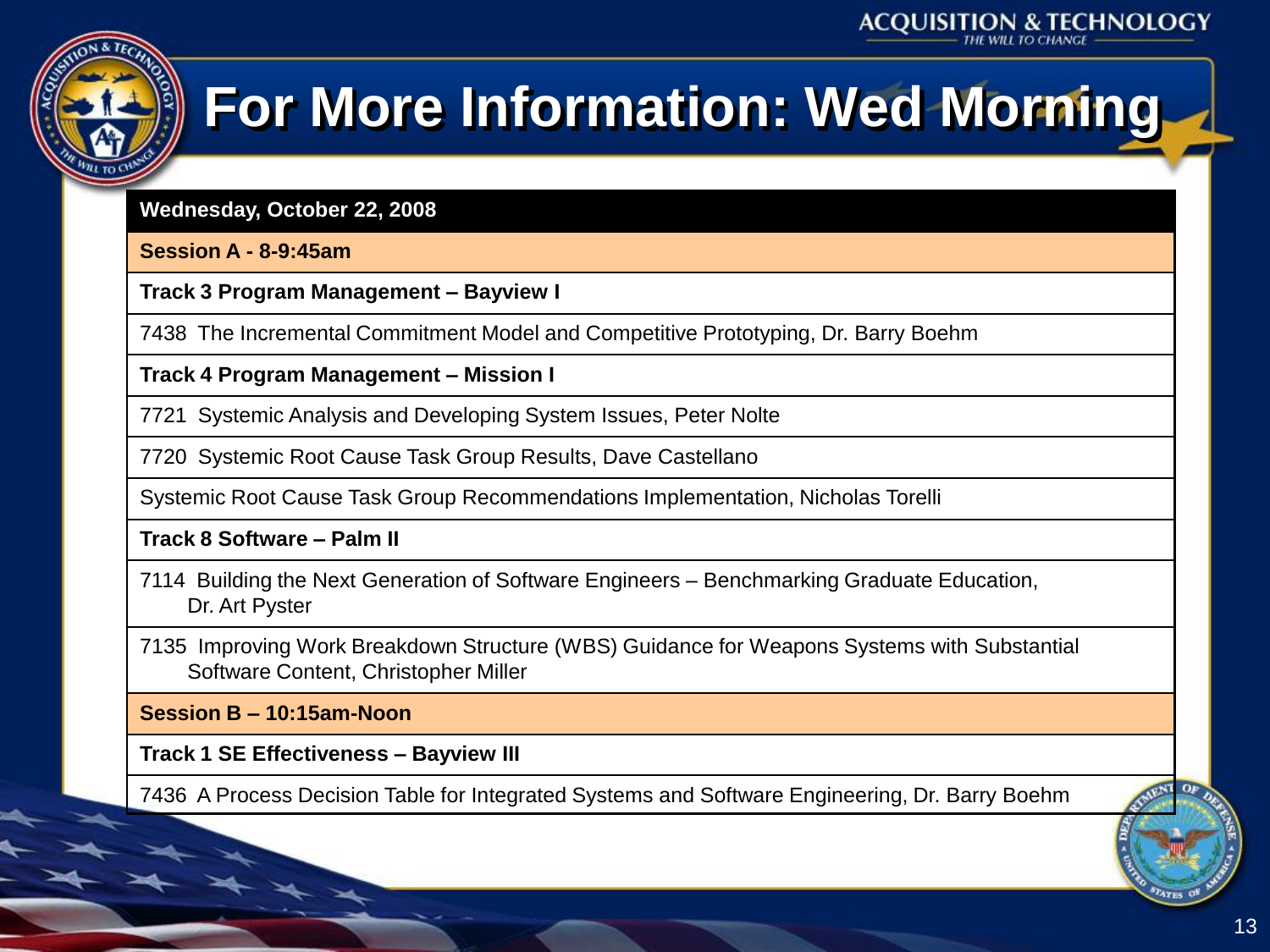

### **For More Information: Wed Afternoon**

#### **Session C - 1:30-3:15pm**

#### **Track 1 SE Effectiveness – Bayview III**

6878 Reduction of Total Ownership Costs (R-TOC) and Value Engineering in the Defense System's Life Cycle, Chet Bracuto & Dr. Danny Reed

#### **Track 2 Best Practices & Standardization – Bayview II**

6888 Value Engineering: Enhance DMSMS Solutions, Dr. Jay Mandelbaum

7761 Applying Business Process Modeling to Develop Systems Engineering Guidance for New DoD Acquisition Regulations, Dr. Judith Dahmann

#### **Track 3 Program Management – Bayview I**

7344 Complex System Development Program Assessments and Support: A Forensics Perspective, Dr. Dinesh Verma

#### **Session D - 3:30-5:15pm**

#### **Track 1 SE Effectiveness – Bayview III**

7204 Advancing Systems Engineering Practice within the Department of Defense: Overview of DoD's Newest University Affiliated Research Center (UARC), Sharon Vannucci & Dennis Barnabe

#### **Track 5 M&S – Mission II**

7174 Virtual Battlespace Center for Systems Engineering, James Hollenbach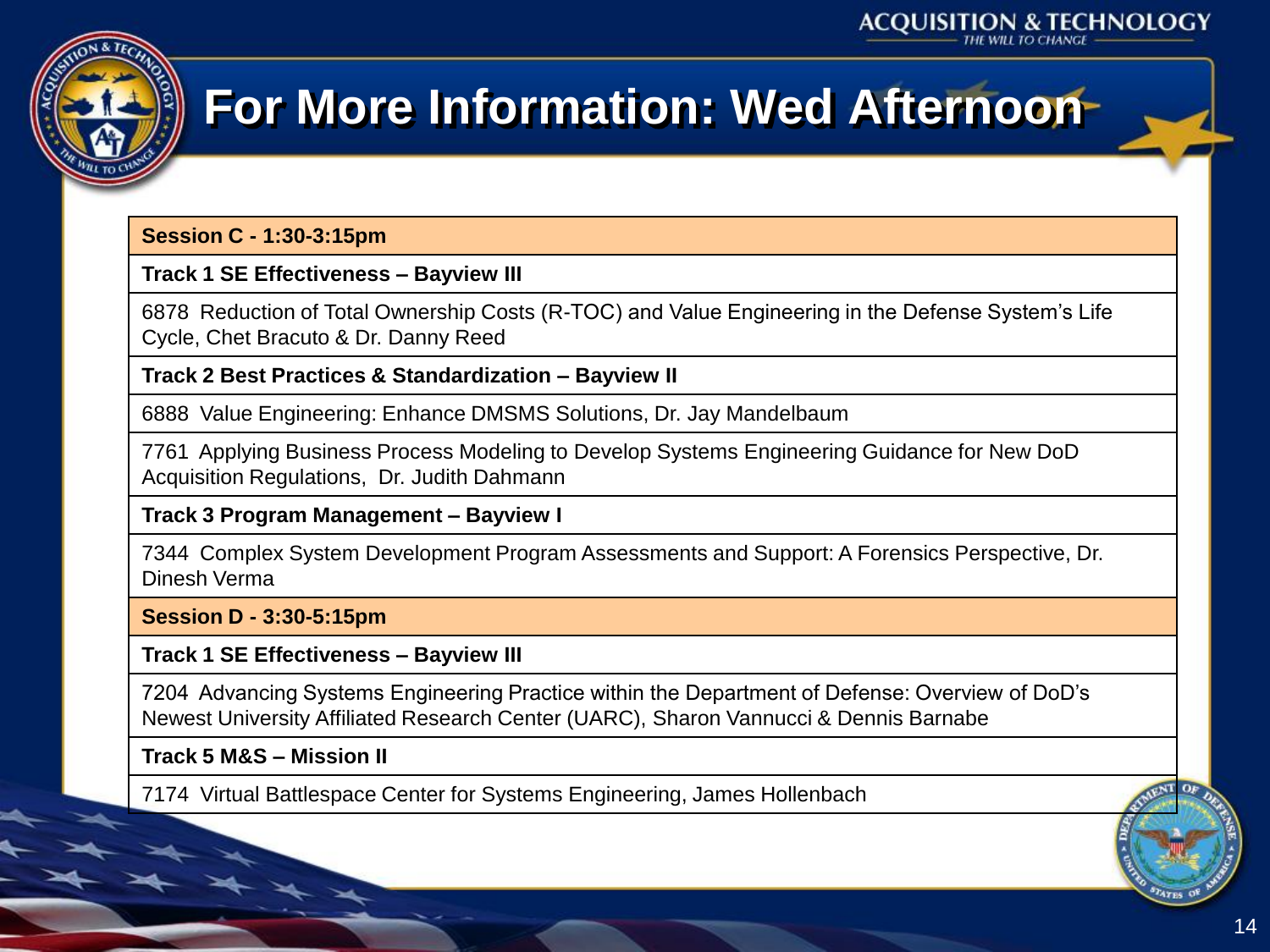

### **For More Information: Thurs Morning**

**Thursday, October 23, 2008**

**Session A - 8-9:45 am**

**Track 1 SE Effectiveness – Bayview III**

7697 Enhancing Systems Engineering in the Department of Defense, Ceasar Sharper

**Track 2 Best Practices & Standardization – Bayview II**

7179 Integration of Systems and Software Engineering: Implications from Standards and Models Applied to DoDs' Acquisition Programs, Donald Gantzer

**Session B - 10:15am-Noon**

**Track 5 Education & Training – Mission II**

7094 Development and Validation of a Systems Engineering Competency Model, Dr. Don Gelosh